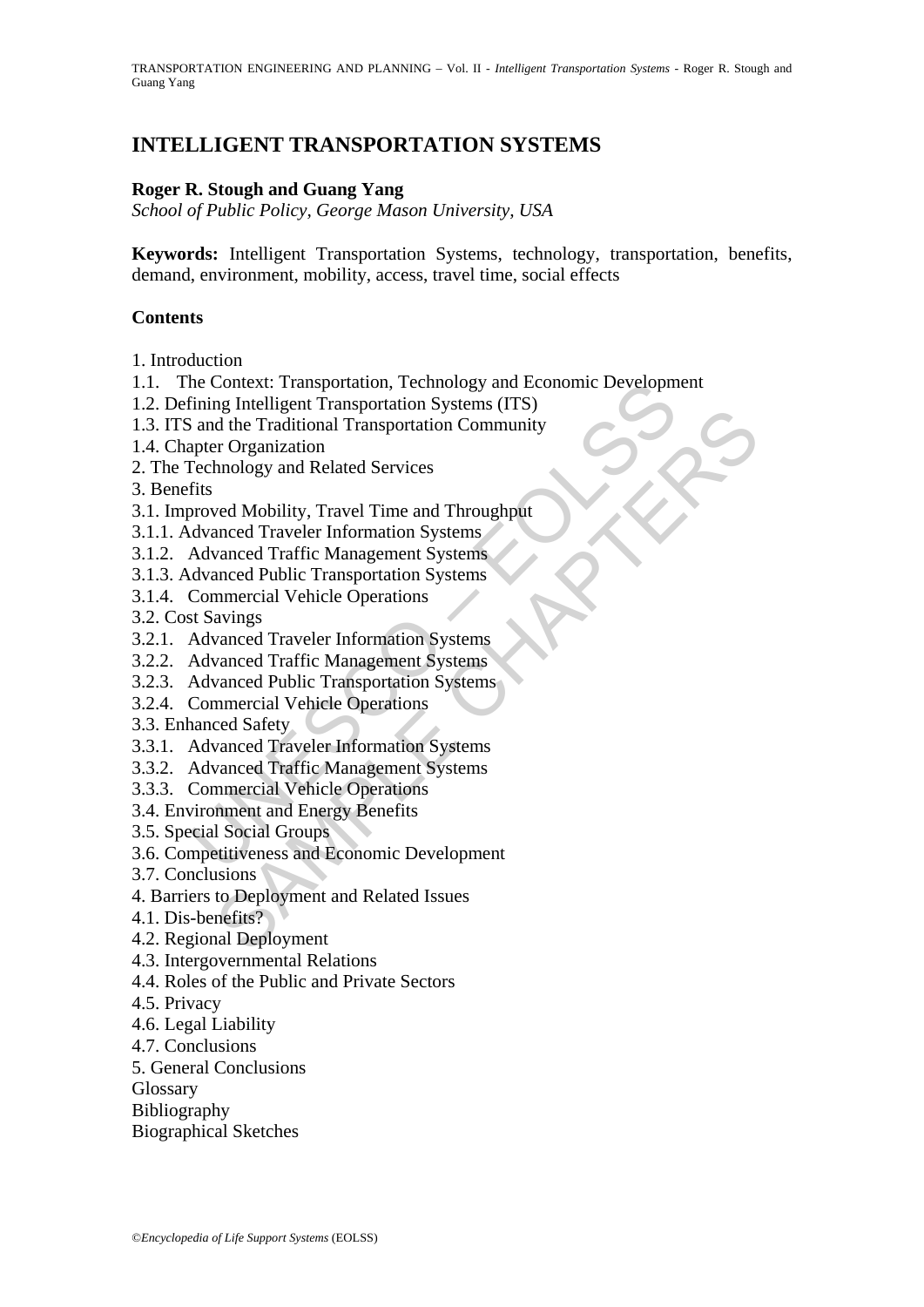#### **Summary**

This paper examines the concept of intelligent transportation systems (ITS) as a method for improving the productivity of existing transportation systems and the vehicles that use them. ITS systems are expected to have positive mobility effects as well as contribute to improved air quality and energy conservation. Thus they are a potentially important method for sustaining and improving mobility.

ITS is a set of technologies applied to transportation infrastructure and vehicles to improve their performance. More specifically, ITS consists of the application of established communications, control, electronics, and computer hardware and software technologies to transportation systems. The paper examines in some detail a broad range of ITS technologies and the benefits they are both having and expected to have. These benefits include improved mobility, travel time, throughput, cost savings, improved safety as well as air quality and economic development benefits. While these benefits are occurring the potential for greater benefits is on the horizon. However, there are a number of barriers to deployment beyond just the technical. The paper considers a set of these barriers including problems in regional deployment, intergovernmental relations, public and private sector role expectations, privacy, liability issues and perceived dis-benefits. These topics are summarized and globally assessed in the conclusions.

#### **1. Introduction**

So to tansportation systems. The paper examines in some<br>of ITS technologies and the benefits they are both having and exponentis include improved mobility, travel time, throughput,<br>de safety as well as air quality and econ eftis include improved mobility, travel time, throughput, cost saviatety as well as air quality and economic development benefits. While the occurring the potential for greater benefits is on the horizon. However, there is Transportation goals and technology have always been intimately linked. The Intelligent Transportation Systems (ITS) technology of today is contributing to improved transportation just as the steam and internal combustion engine technologies of the industrial revolution contributed to enhanced transportation then. The goals of this paper are to explain what ITS is and how it is or is not contributing to improved transportation. In brief, ITS is the application of computer and information technology to transportation systems in the hope of making them more efficient and productive. Before setting off to examine the contribution ITS is or is not making it is important to describe the context within which ITS and transportation systems are operating in at the beginning of the twenty-first century.

#### **1.1. The Context: Transportation, Technology and Economic Development**

The industrial revolution generated an enormous demand for mobility while at the same time producing new technology that created steam powered trains and later internal combustion vehicles. When this technology was coupled with the huge road, rail and water infrastructure investments, the early twentieth century witnessed great progress toward achieving the primary goals of that era: transport efficiency and mobility. By the mid-twentieth century transportation safety had gained policy-makers' attention and again technologies were developed and policy measures were adopted to improve safety. The 1960s ushered in a period where environmental and equity goals of society increasingly impacted the transport sector. Again, technology, process innovations and public policy all served to reduce environmental residuals produced by transportation and other sources on the one hand, and to improve access to transportation for income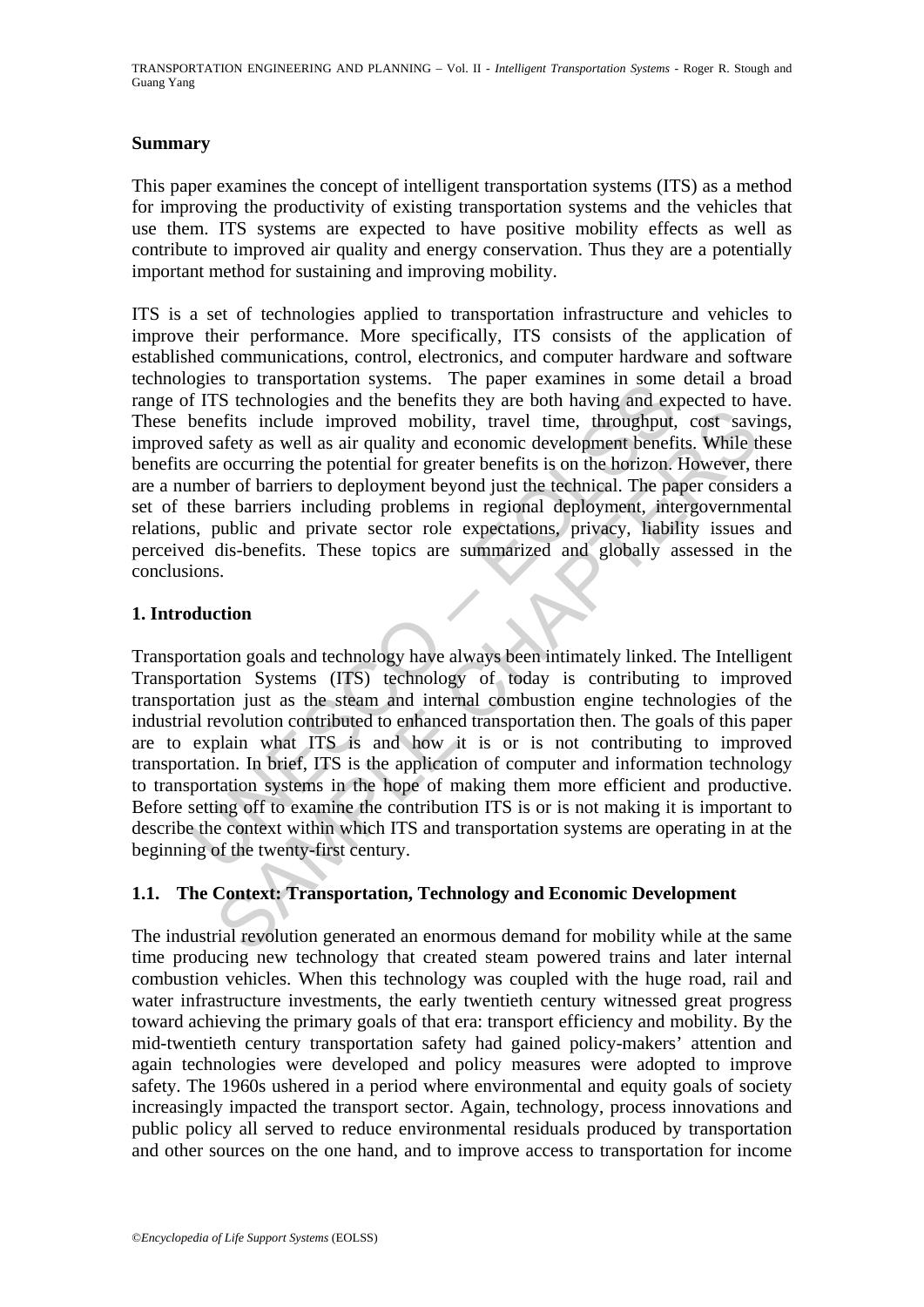constrained individuals and groups on the other. As the last quarter of the twentieth century unfolded, American competitiveness and economic development became important goals as the information or knowledge era replaced the industrial age. During this period a new generic technology in the form of computer and information technology was created and gradually a new information technology business model emerged that helped address the competitiveness issue. In so doing it also created a new technology for achieving transportation goals.

was to mustake that as the C.S. Society and economy gew, so<br>as expanded and became more complicated. As this occurre<br>rataion goals of mobility and efficiency were increasingly compressive<br>tration goals of mobility and effi ion goals of mobility and efficiency were increasingly complemented vironmental, energy conservation, equity and fairness, and firmes and economic development goals. This broadening of objects the range of actors in transp The reason for briefly recapping different eras of U.S. economic and technological development was to show first of all how intertwined technology, economic growth and the development of transportation systems are. A second and perhaps more important reason was to illustrate that as the U.S. society and economy grew, societal goals and concerns expanded and became more complicated. As this occurred the original transportation goals of mobility and efficiency were increasingly complemented with safety, environmental, energy conservation, equity and fairness, and finally competitiveness and economic development goals. This broadening of objectives expanded the range of actors in transport policy and operations decision-making. As a consequence, the institutional framework for transportation has been forced to accommodate an ever wider and more complex range of interests and stakeholders. In short, there is an ever increasing number of groups that have standing in the transportation policy making and decision process.

The widening range of stakeholders and policy participants is generating more complex decision conflicts that in turn slow consensus formation and thus increase significantly the cost of transportation infrastructure. Internalizing a wider range of stakeholders and goals in transport decision-making (at the national, state/provincial and local levels) tends to slow, complicate, and even stymie the provision of needed infrastructure. This has motivated a search for better process technologies for managing multi-actor complex decision processes and at the same time it has induced a search for nontraditional ways to increase the productivity of existing transportation systems.

The vision of ITS is one of applying computer and information technology to transportation systems and vehicles to raise the capacity of existing infrastructure at a total social cost that is less than the cost of building more physical capacity. This vision, it is believed, may be more acceptable to potentially adversely impacted neighborhood groups, environmentalists and energy conservationists as well as those with constrained incomes. There are however a number of impediments to achieving this including the technology itself and a host of institutional factors. The institutional factors include intergovernmental relations, societal issues such as equity, privacy, role relationships between the public and the private sectors, user acceptance, legal and liability issues and acceptance by traditional transportation systems managers, planners, policy makers and politicians. These factors and related issues are examined as part of this assessment of ITS.

# **1.2. Defining Intelligent Transportation Systems (ITS)**

One way to define ITS is as a set of information technologies applied to transportation infrastructure and vehicles to improve their performance. Expanding on this, then, ITS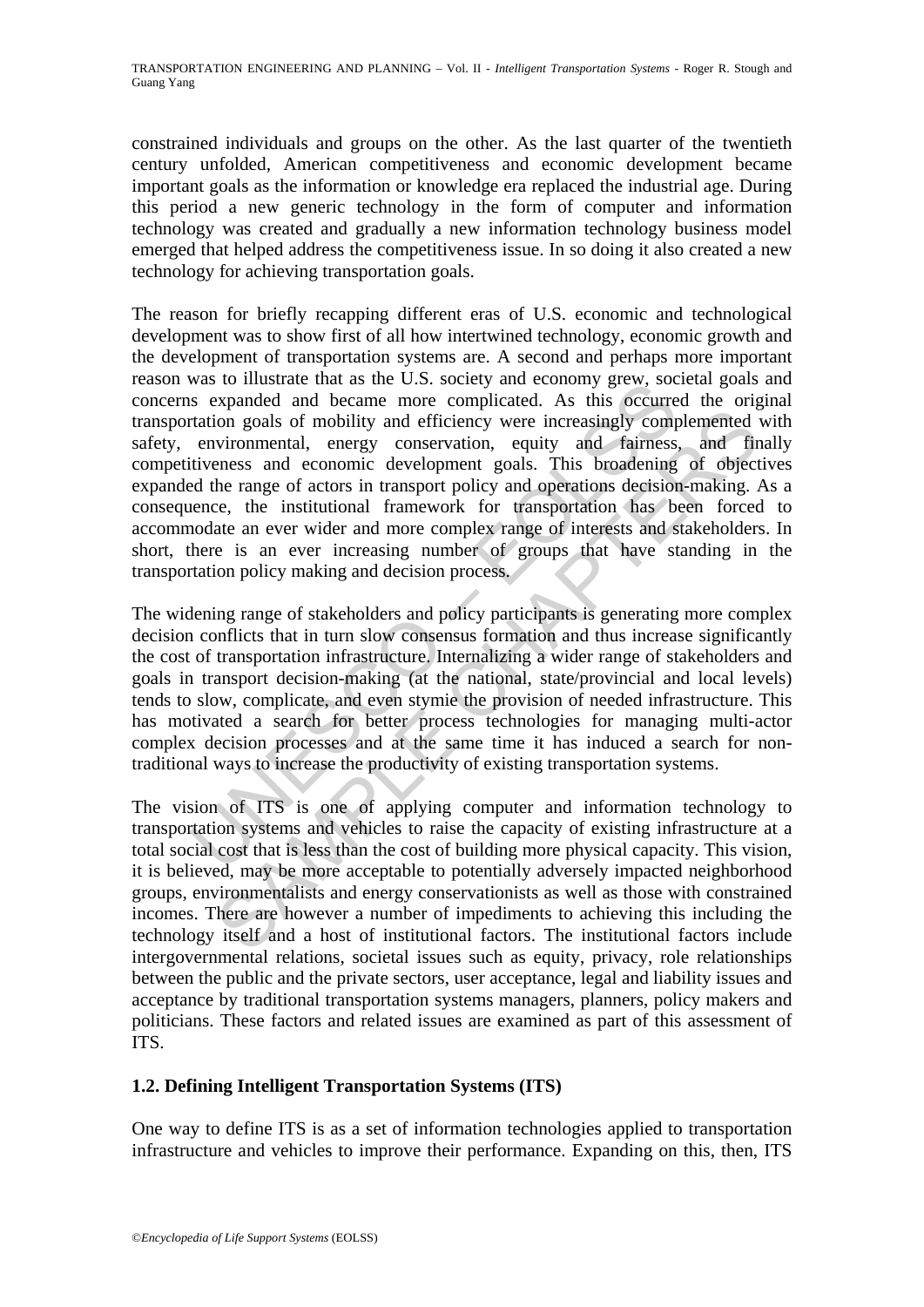has been viewed by transportation researchers as the application of established communications, control, electronics, and computer hardware and software technologies surface transportation systems to improve their capacity and performance. While there are many other definitions this captures most of the important points cited by others. It is important to note that improved performance means many things including more qualitative factors such as access, environment, equity and competitiveness. This definition is used in the chapter as the cornerstone definition. Within this definitional framework there are many specific technologies and technological systems, and technical applications. These refinements and nuances are examined below in more detail.

# **1.3. ITS and the Traditional Transportation Community**

ITS is a new approach for the traditional transportation community where there has been difficulty in defining ITS and adapting it in a culture that has focused mostly on developing efficient and effective ways of pouring concrete and laying asphalt to build and maintain durable roads and bridges. The potential promise of ITS has created a new dynamism in the surface transportation community and is contributing to a growing emphasis on improving transport operations and underlying systems. The energy of this dynamism and the benefits it produces are the focus of the following analysis.

# **1.4. Chapter Organization**

**Saltion Community**<br>
new approach for the traditional transportation community<br>
they in defining ITS and adapting it in a culture that has focus<br>
ing efficient and effective ways of pouring concrete and laying<br>
sm in the s w approach for the traditional transportation community where there has in defining ITS and adapting it in a culture that has focused mostly efficient and effective ways of pouring concrete and larging apphalt to be in the The chapter is organized into several major subparts beyond this Introduction. The next part examines the technology and the ways it is used to provide transportation services. This serves as the platform for the next part of the analysis where the benefits of ITS are defined and evaluated. In this assessment both quantitative and qualitative benefits are examined. Once the benefits have been assessed the chapter moves next to an identification and examination of significant issues and barriers to deployment. The final part of the chapter presents the conclusions and leaves the reader with some questions about the future of ITS.

#### **2. The Technology and Related Services**

The base technologies in ITS are, for the most part, not new but well-established technologies. ITS includes communication technologies (e.g., global positioning, the Internet, and radio and cellular telephone communication), control (e.g., sensors and sensor dependent feedback systems, transponders and related bar code technologies), electronics (e.g., computers and electronic memory devices) and computer hardware and software. However, it is the integrated application of these technologies to provide a host of transportation services that enables improved productivity and performance of traditional infrastructure.

Transportation services that increasingly depend on ITS technologies are: 1) travel and traffic management; 2) public transportation management; 3) electronic payment; 4) information management; 5) commercial vehicle operations; 6) advanced vehicle safety systems; and 7) emergency management. For each of these there are a number of systems that are supported by ITS technologies (Table 1).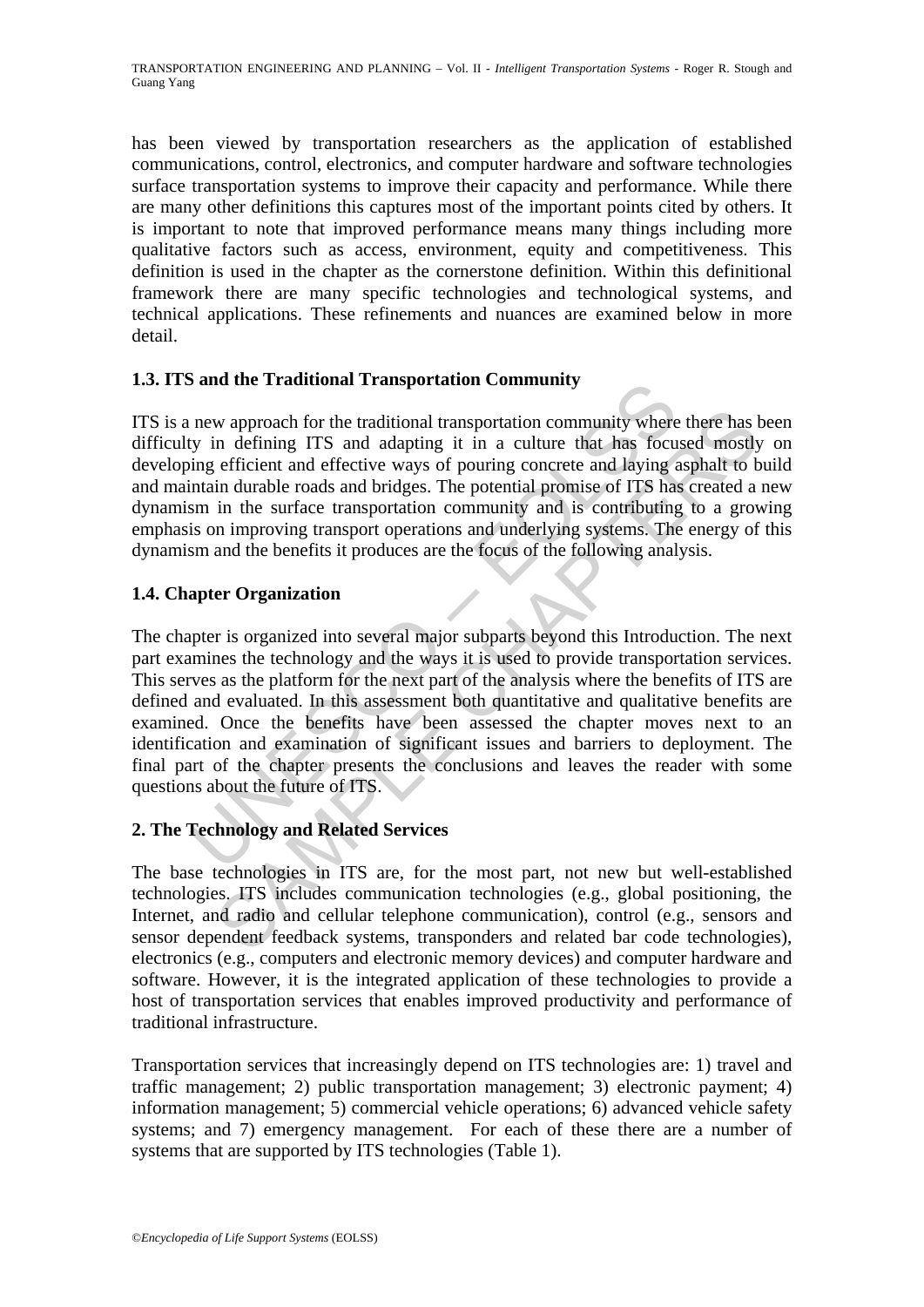| <b>Travel and Traffic Management</b>                                     | <b>Commercial Vehicle Operations</b>    |
|--------------------------------------------------------------------------|-----------------------------------------|
| Pre-trip travel information                                              | Commercial vehicle electronic clearance |
| En-route driver information                                              | Automated roadside inspections          |
| Route guidance                                                           | On-board safety monitoring              |
| Ride matching and reservations                                           | Comm. vehicle administrative processes  |
| <b>Traffic control</b>                                                   | Hazardous material incident response    |
| Incident management                                                      | Commercial fleet management             |
| Travel demand management                                                 | <b>Advanced Vehicle Safety Systems</b>  |
| Emissions testing and mitigation                                         | Longitudinal collision avoidance        |
| Highway-rail intersection                                                | Lateral collision avoidance             |
| <b>Public Transportation Management Intersection collision avoidance</b> |                                         |
| <b>Public Transportation Management</b>                                  | Vision enhancement for crash avoidance  |
| En-route transit information                                             | Safety readiness                        |
| Personalized public transit                                              | Pre-crash restraint deployment          |
| Public travel security                                                   | Automated vehicle operation             |
| <b>Electronic Payment</b>                                                | <b>Emergency Management</b>             |
| Electronic payment services                                              | Notification and personal security      |
| <b>Information Management</b>                                            | Emergency vehicle management            |
| Archived data functions                                                  |                                         |

Table 1: Intelligent Transportation Systems Transportation Services

**EXERCITE:**<br> **EXERCITE:**<br> **EXERCITE:**<br> **EXERCITE:**<br> **EXERCITE:**<br> **EXERCITE:**<br> **EXERCITED:**<br> **EXECUTE:**<br> **EXECUTE:**<br> **EXECUTE:**<br> **EXECUTE:**<br> **EXECUTE:**<br> **EXECUTE:**<br> **EXECUTE:**<br> **EXECUTE:**<br> **EXECUTE:**<br> **EXECUTE:**<br> **EXECUTE:** Example the main term of states and the states and terminal terminal terminal counting<br>
Internal county<br>
Safety readiness<br>
internal and the mergeney Management<br>
Section Management<br>
Constraint and personal security<br>
Notific To illustrate how the technologies are used to support the delivery of transportation services (Table 1) several examples are described below. The Internet is used in many U.S. metropolitan areas to provide pre-trip travel information, ride matching and reservation services and personalized public transit assistance. Sensor and video surveillance systems provide information needed for traffic control, en-route driver information, incident management, travel demand management and en-route transit information. Without transponders and related bar code technologies the ability to provide electronic payment services, commercial vehicle electronic clearance, automated roadside safety inspections, and emergency notification and personal security would be seriously constrained. Computer simulation models and algorithms are used to forecast traffic conditions on a faster than real time basis. These models along with their hardware and software will become increasingly critical for providing timely en-route driver and transit information, and for traffic management and control in metropolitan areas and heavily developed corridors. While this description is but a sampling of the ways in which ITS is enhancing the delivery of transportation services and defining new service areas, it is illustrative of how these technologies are being used. The next part of the chapter provides an assessment of how ITS is contributing to improved productivity and the performance of surface transportation systems.

# **3. Benefits**

ITS is viewed as an effort to channel technology applications to improve the performance of surface transportation systems in many ways. To this end it is expected to improve mobility (i.e., reduce congestion), reduce transportation-generated environmental impacts and energy consumption, enable improved safety, enhance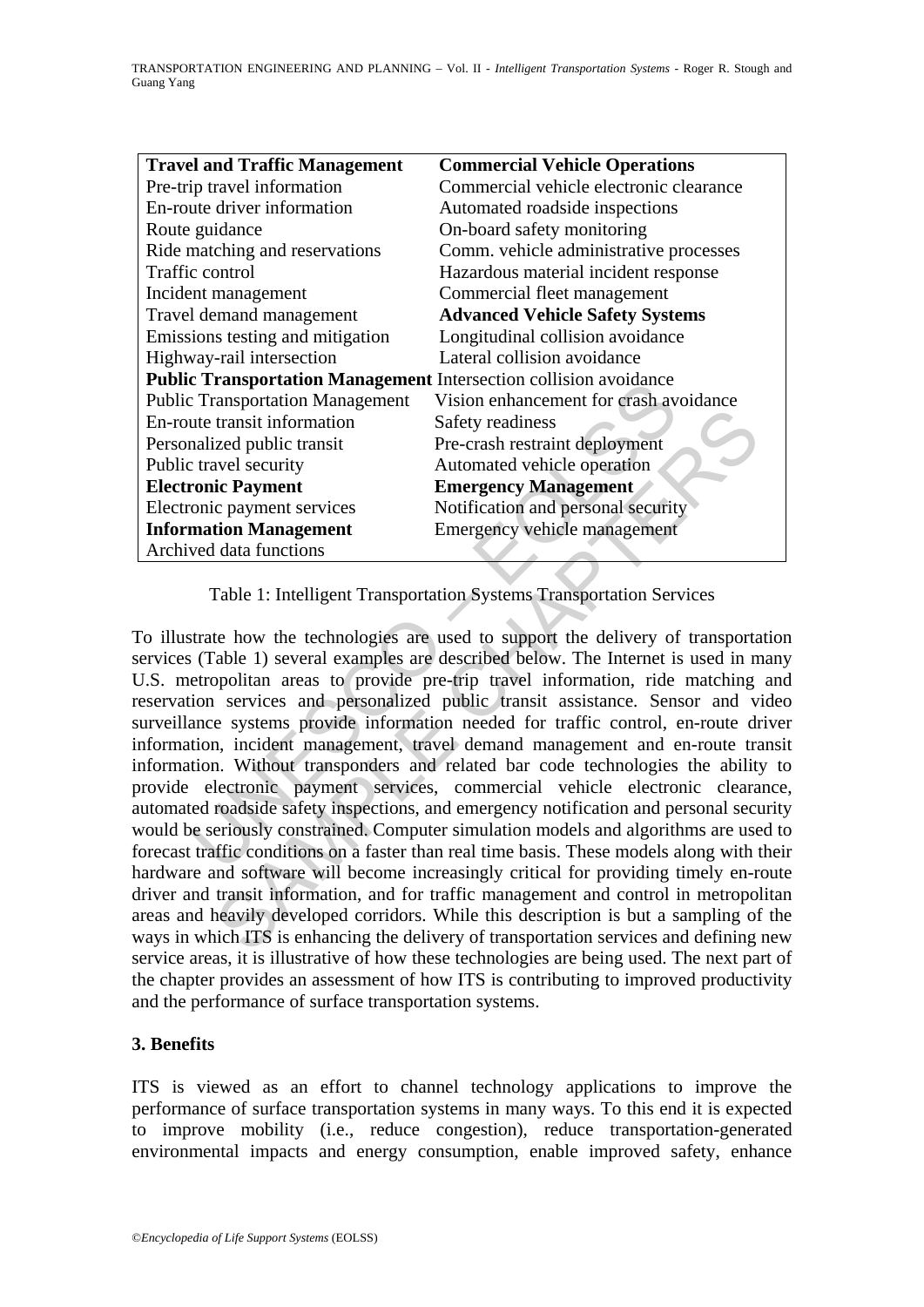quality of life including improved economic viability of communities, and increase the productivity of existing infrastructure. In this part of the paper, the benefits of ITS are assessed. The assessment is organized around a four-category synthesis of the list of user services described above: advanced traveler information systems (ATIS); advanced traffic management systems (ATMS); advanced public transportation systems (APTS); and commercial vehicle operations (CVO).

# **3.1. Improved Mobility, Travel Time and Throughput**

Exercise that some new infrastructure will be needed regardless<br>titic in that some new infrastructure will be needed regardless<br>terments, it is not unrealistic to expect ITS to reduce the<br>neutre by raising the capacity of As noted in the introduction, transport officials and policy makers envision that ITS will increase the use and therefore productivity of existing surface transportation infrastructure, thus reducing the need to construct new infrastructure. While this goal is unrealistic in that some new infrastructure will be needed regardless of operational improvements, it is not unrealistic to expect ITS to reduce the need for new infrastructure by raising the capacity of existing infrastructure. Time savings and throughput, and thus improved mobility for personal and commercial travel, are envisioned to occur across several broad ITS application categories including traveler information, traffic management, public transportation systems and commercial vehicle systems as described below.

### **3.1.1. Advanced Traveler Information Systems**

Advanced traveler information systems (ATIS) collect and synthesize traffic information from a number of sources (helicopter/airplane observation, driver call-ins, video surveillance, etc.) and disseminate it to travelers (via radio, telephone, television and the Internet). This information enables travelers to choose more optimal routes, modes and departure times thus reducing travel times and increasing throughput while at the same time reducing total network delay from both recurring and non-recurring incidents.

metrom and thus that they will have the desired positive of the capture of the variable of the captive of the mediatric to expect ITS to reduce the need for<br>the by raising the capacity of existing infrastructure. Time savi The evidence on mobility improvement and timesaving impacts of ATIS are spotty but supportive of the expectation that they will have the desired positive effect. An assessment of delay savings due to motorist information in the Information for Motorists (INFORM) program in Long Island, N.Y. found delay savings for motorists as high as 1900 vehicle hours for a peak incident and 300,000 vehicle-hours incidentrelated delay annually. A test of in-vehicle navigation devices as part of the Orlando based TravTek program found that for non-local drivers wrong turn probability decreased by 33 percent (relative to using maps), travel time decreased by about 20 percent and travel planning time by 80 percent. While these cases suggest that ATIS both improves mobility and reduces travel time, another demonstration test in Chicago, the ADVANCE Project, showed that dynamic route guidance on arterials supported with traffic flow data from vehicle probes generated no time savings. However, several contingencies including limited probe data, small sample size and a large standard deviation marked this ITS demonstration project. The weight of the admittedly limited outcome information is that ATIS improves mobility and reduces travel time.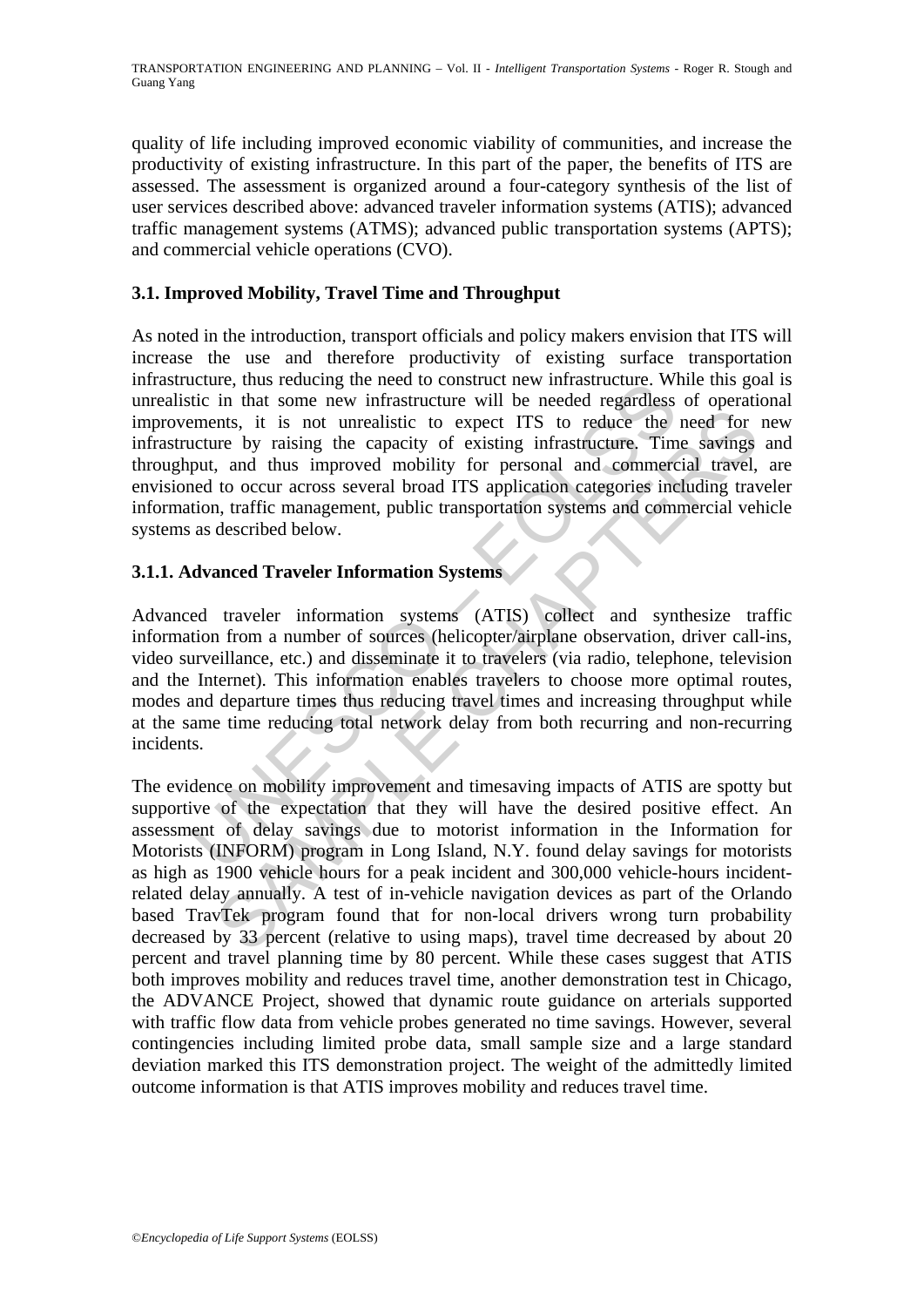# **3.1.2. Advanced Traffic Management Systems**

The productivity of existing surface transportation systems could be improved considerably if traffic flow could be smoothed over existing conditions. Traffic management can improve mobility by improving the flow of traffic during non-incident and incident conditions. Improved communications and better sensor-supported traffic information (and related simulation algorithms) enable traffic managers to adjust traffic control devices (e.g., dynamic signal timing, variable message sign information, incident response procedures) which in turn improves flow conditions in both congested and uncongested conditions.

not of the finant depoyment of a wayland program in the<br>eled surveillance with lane sensors and video cameras found the percent decrease in delay due to non-recurrent congestion,<br>ent of an integrated ramp metering traffic recent decrease in delay due to non-recurrent congestion. A longitud of an integrated ramp metering traffic management system in Sea of an integrated ramp metering traffic management system in Sea ollong the 1-5 freeway, t Evaluation of the initial deployment of a Maryland program in the U.S. utilizing automated surveillance with lane sensors and video cameras found the system resulted in a 5 percent decrease in delay due to non-recurrent congestion. A longitudinal assessment of an integrated ramp metering traffic management system in Seattle, Washington found that, while traffic volume increased between 10-100 percent for segments along the I-5 freeway, traffic speeds ranged from unchanged to 20 percent faster. In another case in Los Angeles, California implementation of a computerized signal control system it is estimated that travel time decreased by 18 percent, average speeds increased by 16 percent and delays decreased by 44 percent. The results from deployment of a similar system in Toronto, Canada showed an 8 percent decrease in travel time and a 17 percent decrease in delay. Similar results were obtained in a deployment of a closed-loop computerized signal system in Abilene, Texas. Further, the Institute of Transportation Engineers estimates that advanced freeway management systems used in support of incident management could reduce delays from incidents up to 45 percent. In short, automated traffic surveillance, ramp metering and computerized signalization systems all appear to contribute to travel-time savings and reduced delays.

Electronic tolling is another technology that is increasingly being implemented in support of traffic management. On the Tappan Zee Bridge in New York City electronic toll lanes accommodate up to 1000 vehicles per hour; manned toll lanes handle about 400 vehicles per hour. After the adoption of the multi-jurisdictional E-Zpass electronic toll collection system, traffic speeds now average 25 mph compared to a bottlenecked 8- 12 mph before implementation.

In summary, the evidence suggests that ATMS offers considerable time savings across the deployment of multiple technologies including automated surveillance and related communication components, ramp metering, computerized signalization and electronic tolling. Possible benefits from these technologies as they are improved could be quite large.

#### **3.1.3. Advanced Public Transportation Systems**

Public transportation like other transportation modes can improve travel time by more efficient vehicle operation and by improving transportation network infrastructure. To date benefits have been observed from the deployment of automatic vehicle location (AVL) systems based on GPS or LORAN (signpost triangulation). For example, a deployment in Baltimore, Maryland yielded a 23 percent improvement in on-time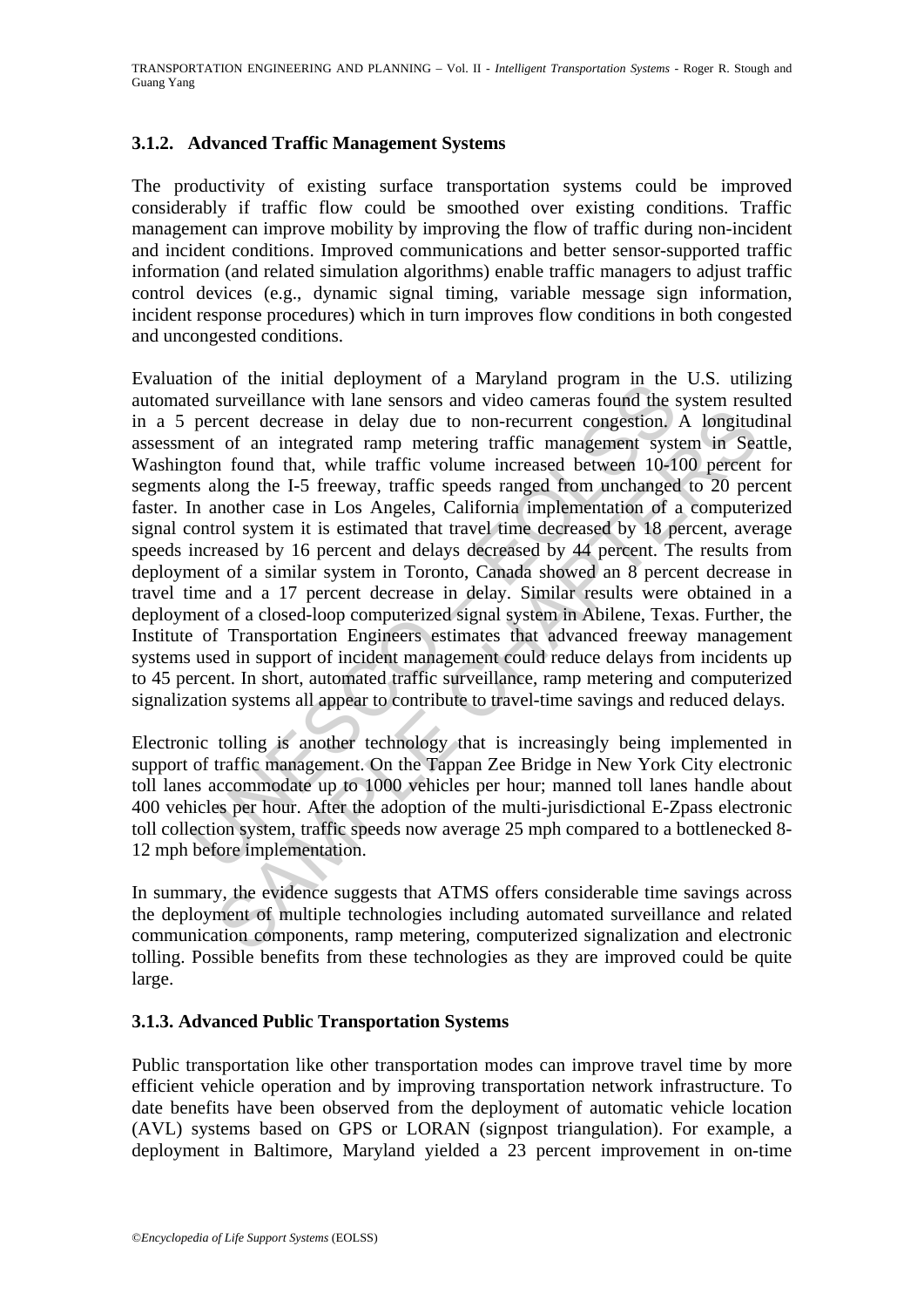performance and Kansas City, Missouri reported a 12 percent improvement from implementation of a similar system. Further, a deployment of AVL in Milwaukee, Wisconsin resulted in a 28 percent decrease in delays of more than one minute. Finally, a deployment in Recife, Brazil was used to induce transit franchisers to operate on assigned routes and on schedule. AVL is most successful when combined with computer-aided dispatch (CAD).

# **3.1.4. Commercial Vehicle Operations**

and services can be expected to leadure continect and energing (e.g., with GPS) and on board communication systems<br>ing (e.g., with GPS) and on board communication systems shing systems have to date provided the greatest ti From Outer the need for threats and reporting the systems have to date provided the greatest time sayings. Schmeider Trucing Conference and the need for driver check-in elephone calls axing about 2 hours per day. The saved The reduction of time involved in transporting cargo (inputs to producers and outputs to markets and consumers) is an important component of competitiveness. Several ITS systems and services can be expected to reduce commercial vehicle travel time. Vehicle monitoring (e.g., with GPS) and on board communication systems tied to central dispatching systems have to date provided the greatest time savings. Schneider Trucking Company of Green Bay, Wisconsin, utilizes such a system and reports that it has eliminated the need for driver check-in telephone calls saving about 2 hours per day of driver time. The saved time is now used driving, thus improving productivity and customer satisfaction. Frederick Transport of Dallas, Texas reports that their system results in drivers being able to drive between 50 and 100 miles more per day with an average mileage increase of 9 percent per day. Best Line (Minneapolis, Minnesota) estimates similar time saving. The NOVA Group, Ltd. is a diversified transportation company and developer of a dispatching software product, Dispatch ToolsTM. Beforeafter (implementation of the software) measures of deliveries by a panel of drivers and dispatchers showed an increase of 24 percent in productivity as measured by deliveries per driver hour. An unanticipated benefit was a decrease in dispatcher stress and improved communication between the dispatcher and drivers. These examples show one of the ways ITS is contributing to a reduction in business transaction costs.

Commercial vehicles must stop at inspection stations and for processing at ports of entry. This time is significant as vehicles cross state- and national boundaries. Preclearance coupled with electronic communications and automated monitoring (smart cards and transponders) could all but eliminate much of the regulatory delay involved in inspections. Various systems are in use in many states thus indicating that time savings are being achieved.

> TO ACCESS ALL THE **22 PAGES** OF THIS CHAPTER, Visit[: http://www.eolss.net/Eolss-sampleAllChapter.aspx](https://www.eolss.net/ebooklib/sc_cart.aspx?File=E6-40-03-04)

-

- -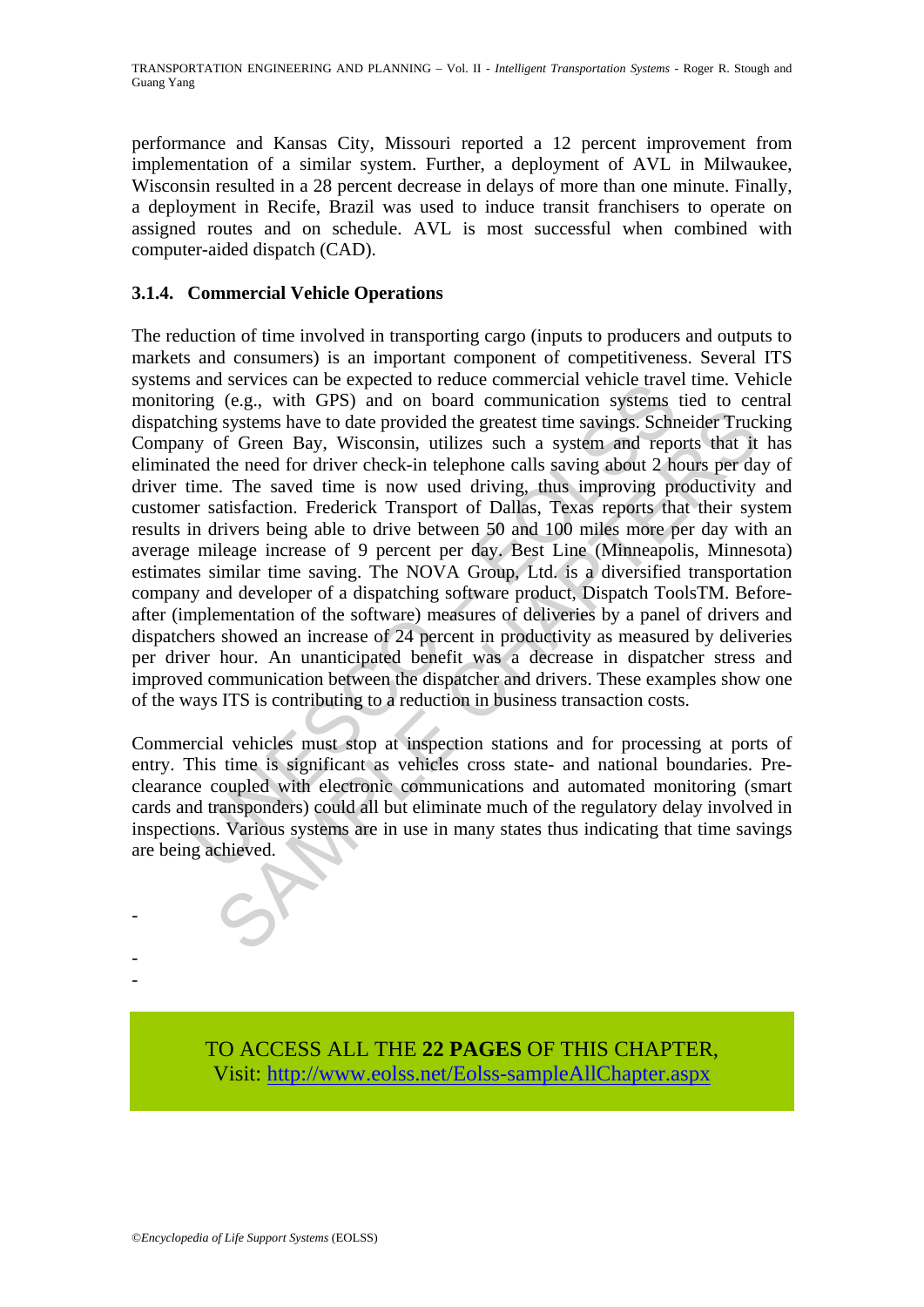TRANSPORTATION ENGINEERING AND PLANNING – Vol. II - *Intelligent Transportation Systems* - Roger R. Stough and Guang Yang

#### **Bibliography**

Federal Highway Administration (2000). *What we have Learned about Intelligent Transportation Systems*, Washington, D.C.: U.S. Department of Transportation. [An assessment and synthesis of what has been learned by the transportation community from over 10 years of experience deploying ITS technologies. There are particularly cogent analyses of what has been learned about technical and institutional cross-cutting issues.]

Proper, A.T. and Hatcher, G. (2000). The Benefits of ITS: National Update and Findings, *ITS Quarterly*, **8(1)**: 11-31. [An empirically based analysis of ITS benefits from different specific technology applications.]

Shank, D. (1997). ITS Benefits: Success in the Field, *ITS Quarterly*, **5(1)**: 11-32. [Documents benefits from the deployment of a diversity of ITS technologies.]

Stough, R.R. (2001) (ed.). *Intelligent Transportation Systems: Cases and Policies*, Cheltenham: Edward Elgar Publishing. [A benefit assessment methodology is provided and then applied to a variety of ITS case studies to inform policy].

Stough, R.R. and Rietveld, P. (1997). Institutional Issues in Transport Systems, *Journal of Transport Geography*, **5(2)**: 152-158. [Describes and examines a wide array of institutional factors that are influencing transportation system technologies and management.] **Biographical Sketches** 

R. R. (2001) (ed.). *Intelligent Transportation Systems: Cases and Policies*, Chelishing. [A benefit assessment methodology is provided and then applied teles to inform policy].<br>
R.R. and Rietveld, P. (1997). Institutional (2001) (ed.), *Intelligent I Transportation Systems:* Cases and Policeis, Chellinhan: Ed.<br>
2001) (ed.), *Intelligent I Transportation Systems*: Cases and Policeis, Chellenton inform policy of Different assessment methodolo **Dr. Stough** began his education with an undergraduate degree in international trade and economics from the Ohio State University. This was followed with a master's degree in economic geography from the University of South Carolina and then a Ph.D. in geography and environmental engineering at the Johns Hopkins University. In the 1970s he built a program in environmental psychology while directing an urban design and metropolitan quality of life program in the Center for Metropolitan Planning and Research while at the Johns Hopkins University. In 1977 he moved to the College of Charleston in South Carolina where he founded a masters degree program in public administration and the Center for Metropolitan Development and policy. While in Charleston he conducted numerous sponsored research projects on regional development and coastal management.

In 1983 he moved to the School of Public and Environmental Affairs at Indiana University where he served as chair of the urban and regional faculty statewide and in 1989 as acting Associate Dean. Much of his research while at Indiana University focused on regional economic development issues and policy aimed at addressing structural change in the urban economies of Indiana and the Mid West. He became increasingly active in international training and consulting during his stay at Indiana with assignments in the Caribbean and Europe and as a visiting faculty member at Erasmus University in the Netherlands.

In 1990 he moved to the George Mason University to help establish a new Institute in Public Policy which in 2000 became the School of Public Policy. He holds the NOVA endowed chair in public policy and is professor of public policy. His positions while at George Mason University include associate director of the Institute, founding director of the Ph.D. program in public policy, director of the International Commerce and Policy masters degree program, associate dean for academic affairs and now associate dean for research and external relations. He also founded the Center for Regional Analysis and the Center for Transportation, Operations and Logistics. Currently, he directs the Mason Enterprise Center, a university-wide center that directs the university's entrepreneurship programs. He also directs the \$25 million National Center for ITS Deployment Research, a multi-university center that conducts research on technical and institutional barriers to the implementation of intelligent transportation systems technologies.

Dr. Stough has been the principal investigator for more than \$40 million of sponsored research while at George Mason University. Much of this has been in the field of transportation and focused on institutional and policy barriers to the adoption of new technology across all transportation modes including space. At the same time he continued to publish extensively in the field of regional economic analysis and policy. His international work expanded considerably during this period with a visiting professorship at Leiden University, research and consulting work in Spain, Sweden, the Netherlands and the European Union in